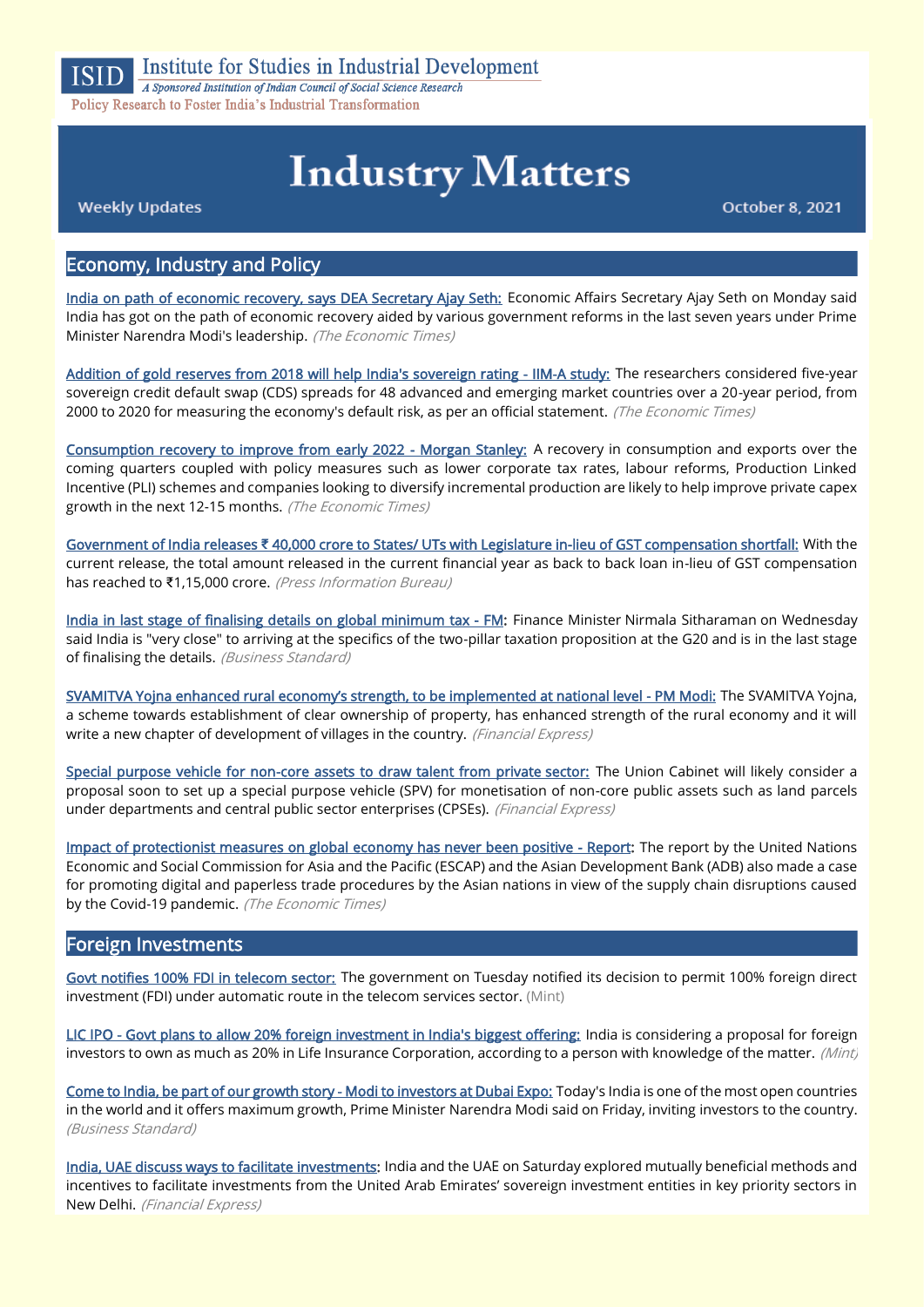[Siemens firming up big India investment plans:](https://economictimes.indiatimes.com/industry/cons-products/electronics/siemens-firming-up-big-india-investment-plans/articleshow/86828017.cms) German conglomerate Siemens AG is finalising its strategic plan for the next five years for India and its investments in the country are likely to be "more ambitious" than before, global chief executive Roland Busch said. (The Economic Times)

[Danish pharma company Lundbeck downs shutters in India:](https://economictimes.indiatimes.com/industry/healthcare/biotech/pharmaceuticals/danish-pharma-company-lundbeck-downs-shutters-in-india/articleshow/86811875.cms) Danish pharmaceutical company Lundbeck that develops drugs for targeted brain diseases, including depression, schizophrenia, Alzheimer's disease, Parkinson's disease and migraine is exiting India as part of the company's global strategy. (The Economic Times)

# Trade Policy and Competitiveness

[India's exports likely to get a boost as WTO raises trade outlook:](https://www.business-standard.com/article/economy-policy/india-s-exports-likely-to-get-a-boost-as-wto-raises-trade-outlook-121100600077_1.html) India's exports to its top trading partners such as the US, European Union, nations in West Asia, among others, are expected to rise. (Business Standard)

[India's merchandise exports grow 21.3% year](https://www.thehindu.com/business/Economy/indias-merchandise-exports-grow-213-year-on-year-in-september/article36779913.ece)-on-year in September: India's merchandise exports grew 21.3% year-on-year to \$33.44 billion in September, and were 28.5% higher than pre-COVID levels of September 2019. Merchandise imports however grew faster to \$56.38 billion, 84.75% higher than September 2020 and nearly 50% over pre-pandemic levels, as per preliminary estimates. (The Hindu)

[Goods, services exports from India should touch \\$1 trillion each - Piyush Goyal:](https://economictimes.indiatimes.com/news/economy/foreign-trade/goods-services-exports-from-india-should-touch-1-trillion-each-piyush-goyal/articleshow/86729151.cms) Commerce and industry minister Piyush Goyal said he wants both goods and services exports from India to touch \$1 trillion each and the government is working on a specific plan of action where it will soon announce a deadline to achieve these targets. (The Economic Times)

[UK wants trade and security pact with India, says minister Liz Truss:](https://economictimes.indiatimes.com/news/economy/foreign-trade/uk-wants-trade-and-security-pact-with-india-says-minister-liz-truss/articleshow/86728001.cms) The UK wants to strike agreements covering trade and security with India and other democratic nations in the strategic Indo-Pacific region to challenge the influence of authoritarian states, Britain's new Foreign Secretary Liz Truss said on Sunday. (The Economic Times)

[World Trade Organization DG may visit India ahead of December ministerial meet:](https://economictimes.indiatimes.com/small-biz/trade/exports/insights/world-trade-organization-dg-may-visit-india-ahead-of-december-ministerial-meet/articleshow/86807690.cms) Ahead of a key ministerial conference of the World Trade Organization (WTO) in December, the multilateral agency's Director-General Ngozi Okonjo-Iweala is likely to visit India in the next few weeks. (The Economic Times)

[As trade pick up, exporters worried about competitiveness challenge](https://www.business-standard.com/article/economy-policy/as-trade-pick-up-exporters-worried-about-competitiveness-challenge-survey-121100501356_1.html) – Survey: As global trade picks up pace after the ravages of the pandemic, an industry lobby's survey has found that an overwhelming number of exporters are worried about competitiveness. (Business Standard)

[Trying to include education as key sector of cooperation in FTA talk](https://www.business-standard.com/article/economy-policy/trying-to-include-education-as-key-sector-of-cooperation-in-fta-talk-goyal-121100701305_1.html) - Goyal: India is trying to include education as a key sector of cooperation in free trade agreements (FTA) that the country is negotiating with its trading partners, Commerce and Industry Minister Piyush Goyal said on Thursday. (Business Standard)

#### Corporate Sector

[NTPC chalks out Rs 15K cr divestment plan, to list arms NTPC REL, NEEPCO, NVVNL:](https://energy.economictimes.indiatimes.com/news/power/ntpc-chalks-out-rs-15k-cr-divestment-plan-to-list-arms-ntpc-rel-neepco-nvvnl/86729037) State-run power giant NTPC has drawn a Rs 15,000 crore divestment plan which includes listing of its arms NTPC Renewable Energy, North Eastern Electric Power Corporation and NTPC Vidyut Vyapar Nigam. (The Economic Times)

[BPCL Privatisation - SEBI unlikely to exempt open offers for Petronet, IGL:](https://www.business-standard.com/article/companies/bpcl-privatisation-sebi-unlikely-to-exempt-open-offers-for-petronet-igl-121100700686_1.html) India's capital market regulator is unlikely to give exemption to the company acquiring BPCL from making mandatory open offers for Petronet LNG Ltd and Indraprastha Gas. (Business Standard)

[Reliance to bring 7-Eleven convenience stores in India:](https://economictimes.indiatimes.com/industry/services/retail/reliance-to-bring-7-eleven-convenience-stores-in-india/articleshow/86829438.cms) Reliance Retail Ventures Limited (RRVL) on Thursday said it has entered into a master franchise agreement with 7-Eleven Inc (SEI) for the launch of 7-Eleven convenience stores in India. (The Economic Times)

#### MSMEs and Start-ups

[Udyam portal completes 5 million registrations - MSME Secy:](https://economictimes.indiatimes.com/small-biz/sme-sector/udyam-portal-completes-5-million-registrations-msme-secy/articleshow/86829768.cms) The objective of the portal is to provide a single-page registration, consume less time and simplify processes of registering any enterprise as a MSME. (The Economic Times)

[Credit guarantee scheme for MSMEs extended till March 31:](https://economictimes.indiatimes.com/small-biz/sme-sector/credit-guarantee-scheme-for-msmes-extended-till-march-31/articleshow/86756970.cms) The Government has decided to further extend it by a period of another six months beyond 30.09.2021. The scheme will now remain operational till 31.03.2022," the MSME ministry said on Monday. (The Economic Times)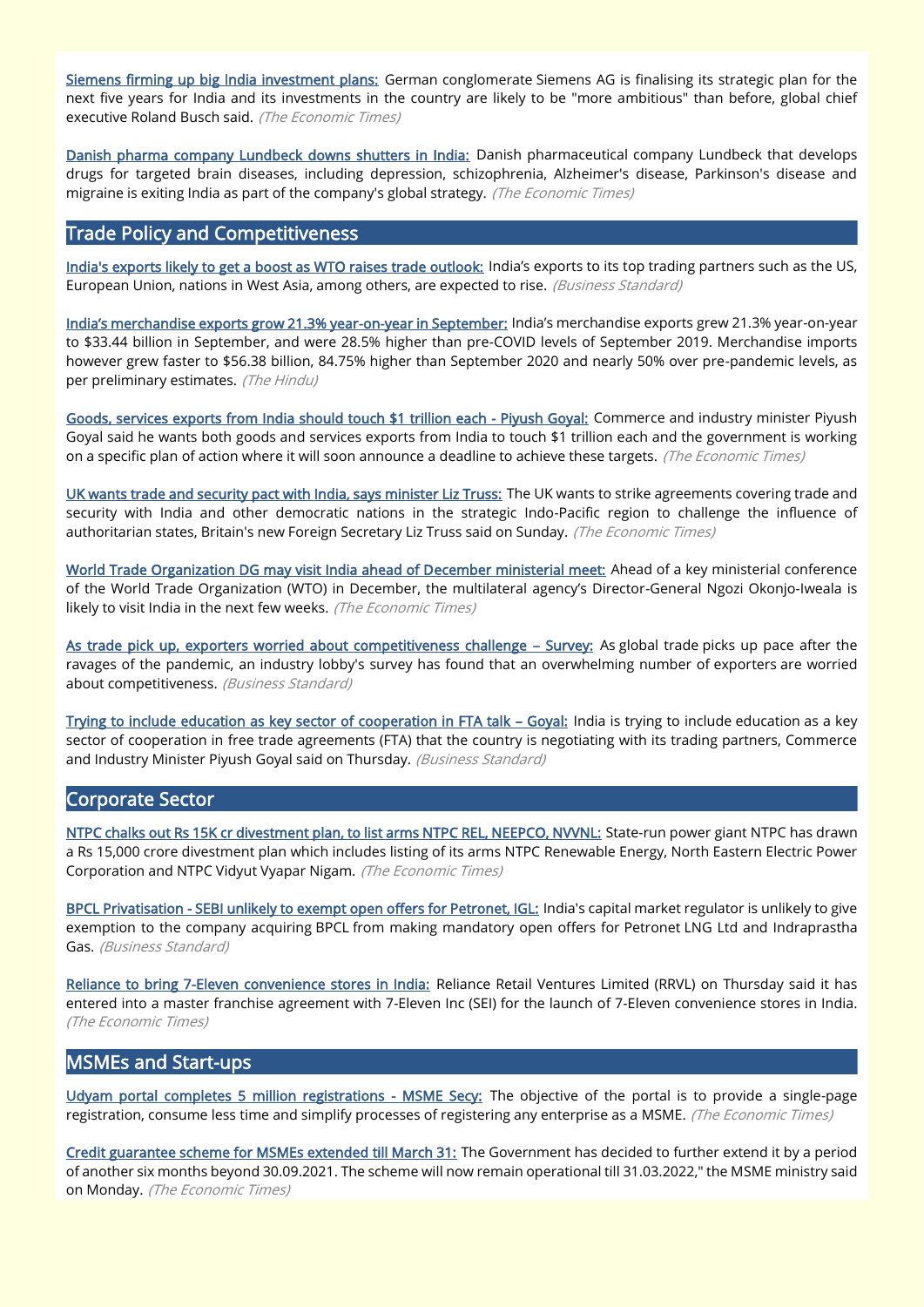[Regulatory sandbox to spur innovations in MSME space:](https://economictimes.indiatimes.com/markets/stocks/news/regulatory-sandbox-to-spur-innovations-in-msme-space/articleshow/86700553.cms) A cohort on MSME Lending is expected to spur innovations that can fill the lending gap for MSMEs through the innovative use of technology and data analytics, it further added.  $(The$ Economic Times)

[NeoGrowth gears up for festive season, launches loan carnival for SMEs:](https://economictimes.indiatimes.com/small-biz/sme-sector/neogrowth-gears-up-for-festive-season-launches-loan-carnival-for-smes/articleshow/86833140.cms) To boost credit flow to small businesses ahead of the festive season, NeoGrowth has announced the launch of Business Loan Carnival for MSME customers under its D2C initiatives. (The Economic Times)

#### Employment and Industrial Relations

[October-December hiring intent touches 18-month peak:](https://economictimes.indiatimes.com/jobs/october-december-hiring-intent-touches-18-month-peak/articleshow/86827521.cms) The Indian job market seems to be on the road to robust recovery, as companies' intent to hire in October-December has reached the highest in the past one-and-a-half years. (The Economic Times)

[Indian job market on a strong recovery with a 60% year-on-year increase in the number of active openings:](https://economictimes.indiatimes.com/jobs/indian-job-market-on-a-strong-recovery-with-a-60-year-on-year-increase-in-the-number-of-active-openings/articleshow/86683575.cms) The number of open job positions accepting applications for white-collar professionals in September rose to around 285,000 as companies across sectors such as IT/ITes, BFSI, edtech, ecommerce, fintech and consulting emboldened their hiring plans, showed the data put together by specialist staffing firm Xpheno. (The Economic Times)

Jobs in manufacturing - [It's time to focus on the middle:](https://economictimes.indiatimes.com/small-biz/sme-sector/jobs-in-manufacturing-its-time-to-focus-on-the-middle/articleshow/86700290.cms) At a time when the absence of jobs is widely accepted as one of the biggest economic challenges for India, it is pertinent for us to see how the manufacturing sector has consistently performed well below its potential when it comes to job creation. (The Economic Times)

[India's unemployment rate falls sharply in September to 6.86%](https://economictimes.indiatimes.com/news/economy/indicators/indias-unemployment-rate-falls-sharply-in-september-to-6-86-cmie/articleshow/86834418.cms) - CMIE: Rural India also saw an increase of 4.7 million in employment in manufacturing industries in September. Of this, employment in food industries increased by 2.16 million while metal industries saw an increase of 1.5 million jobs and textiles added 0.2 million new jobs. (The Economic Times)

# Industrial Finance

[IBC seminal reform; instrumental in changing feudal mindset of promoters](https://economictimes.indiatimes.com/news/economy/policy/ibc-seminal-reform-instrumental-in-changing-feudal-mindset-of-promoters-cea/articleshow/86690553.cms) - CEA: Terming Insolvency and Bankruptcy Code as a "seminal reform", Chief Economic Adviser KV Subramanian on Friday said it has been instrumental in changing the mindset of promoters of businesses by making them more accountable. (The Economic Times)

[Reserve Bank of India grants licence to NARCL under Sarfaesi Act:](https://www.business-standard.com/article/economy-policy/reserve-bank-of-india-grants-license-to-narcl-under-sarfaesi-act-121100401455_1.html) The Reserve Bank of India (RBI) has granted the National Asset Reconstruction Company (NARCL), which is seeking to turn around bad loans worth Rs 2 trillion, the licence to register as an asset reconstruction company (ARC). (Business Standard)

[Lenders to make Rs 5,000-crore provisions for Srei bad loans, say bankers:](https://www.business-standard.com/article/companies/lenders-to-make-rs-5-000-crore-provisions-for-srei-bad-loans-say-bankers-121100700037_1.html) With Srei group exposures becoming bad loans in September, the immediate provisions that lenders have to make is over Rs 5,000 crore, bankers said. (Business Standard)

#### Technology and Innovation

[Govt bodies up AI investment globally, but workforce apprehensive](https://www.livemint.com/technology/tech-news/govt-bodies-up-ai-investment-globally-but-workforce-apprehensive-gartner-11633428153235.html) – Gartner: Government organizations around the world are adopting artificial intelligence (AI) technologies to help them achieve their public purpose or mission, but government employees are still concerned about the technology's impact, according to research firm Gartner, Inc. (Mint)

[UPI records 3.65 bn transactions worth Rs 6.54 trillion in September:](https://www.business-standard.com/article/finance/upi-records-3-65-bn-transactions-worth-rs-6-54-trillion-in-september-121100100590_1.html) The National Payments Corporation of India's (NPCI) flagship payment platform, Unified Payments Interface (UPI), logged 3.65 billion transactions worth Rs 6.5 trillion in September, an all-time high, both in volume and value terms. (Business Standard)

[Indian SaaS industry is gearing up to move onto global platforms:](https://www.business-standard.com/article/technology/indian-saas-industry-is-gearing-up-to-move-onto-global-platforms-121100300698_1.html) The recent listing of software-as-a-service (SaaS) player Freshworks on Nasdaq may have hit the headlines, but the Indian SaaS story is much older and the industry is gearing up to move onto global platforms. (Business Standard)

### Industrial Infrastructure, Clusters and SEZs

[Cabinet approves setting up mega integrated textile parks to create jobs:](https://www.livemint.com/economy/cabinet-approves-setting-up-mega-investment-textile-parks-to-create-jobs-11633511519840.html) The union cabinet has approved a proposal for setting up seven mega integrated textile parks in order to generate employment and attract investments for the sector, Union Ministers Anurag Thakur and Piyush Goyal announced on Wednesday. (Mint)

[Ministry asks Coal India to invest in electric vehicles, charging pods:](https://www.business-standard.com/article/companies/india-asks-coal-india-to-invest-in-electric-vehicles-charging-pods-121100401337_1.html) India's coal ministry has asked state-run Coal India to diversify its interests to areas such as electric vehicles and charging stations. (Business Standard)